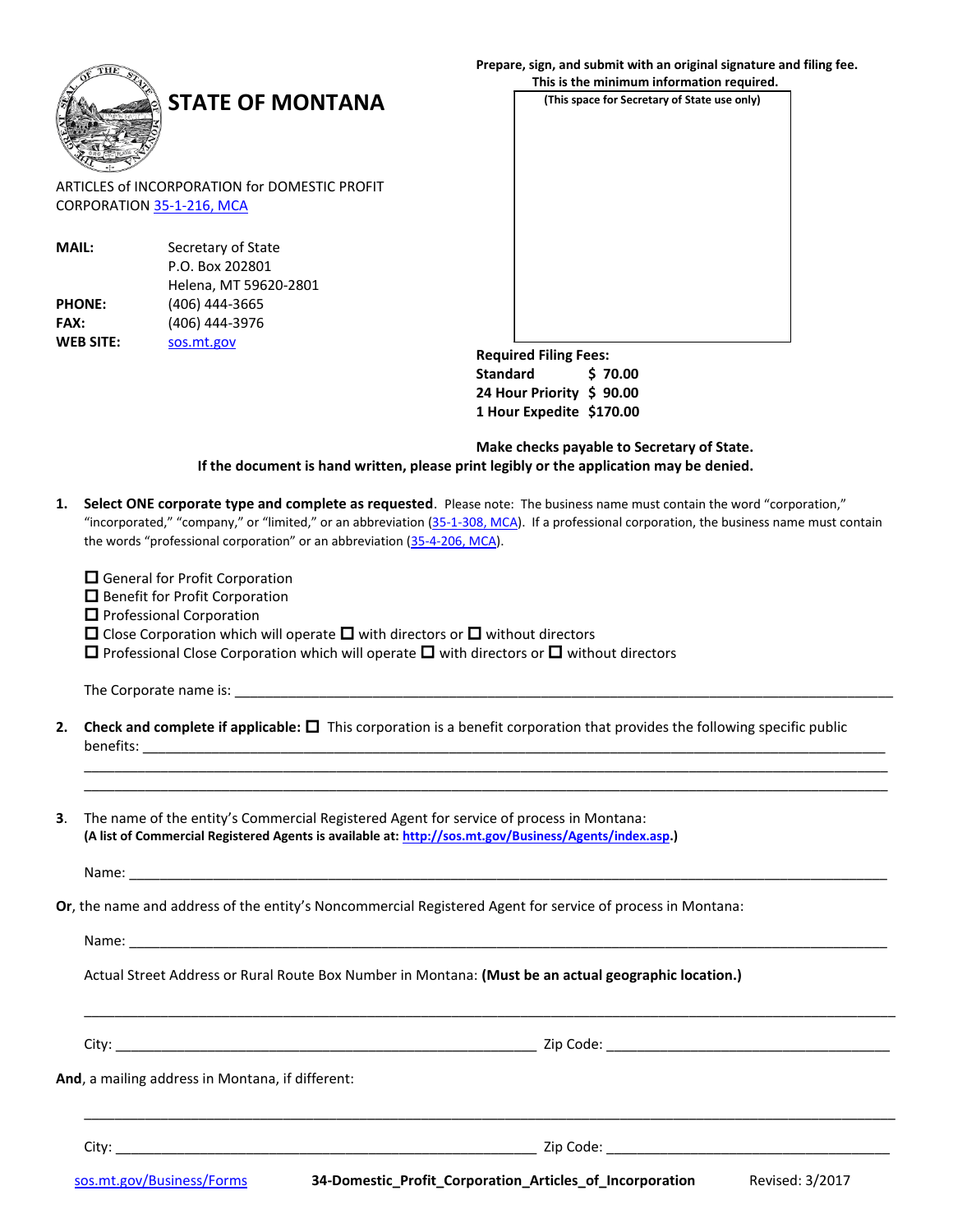## **Appointment of a Registered Agent is affirmation of the Registered Agent's consent to serve as Registered Agent.**

- **4**. The number of shares of Capital Stock which the Corporation has the authority to issue is (cannot be left blank or "zero"): \_\_\_\_\_\_. Such Capital Stock shall have no par value.
- **5.** The name and business mailing address of each incorporator is as follows (add additional sheets as necessary):

|                    |                                                                                                                          | Zip Code: __________________ |  |  |  |
|--------------------|--------------------------------------------------------------------------------------------------------------------------|------------------------------|--|--|--|
| document are true. | 6. I, HEREBY SWEAR AND/OR AFFIRM, under penalty of law, including criminal prosecution, that the facts contained in this |                              |  |  |  |
|                    |                                                                                                                          |                              |  |  |  |

| Signature of Incorporator |       | Date |
|---------------------------|-------|------|
| 7. Daytime Contact: Phone | Email |      |